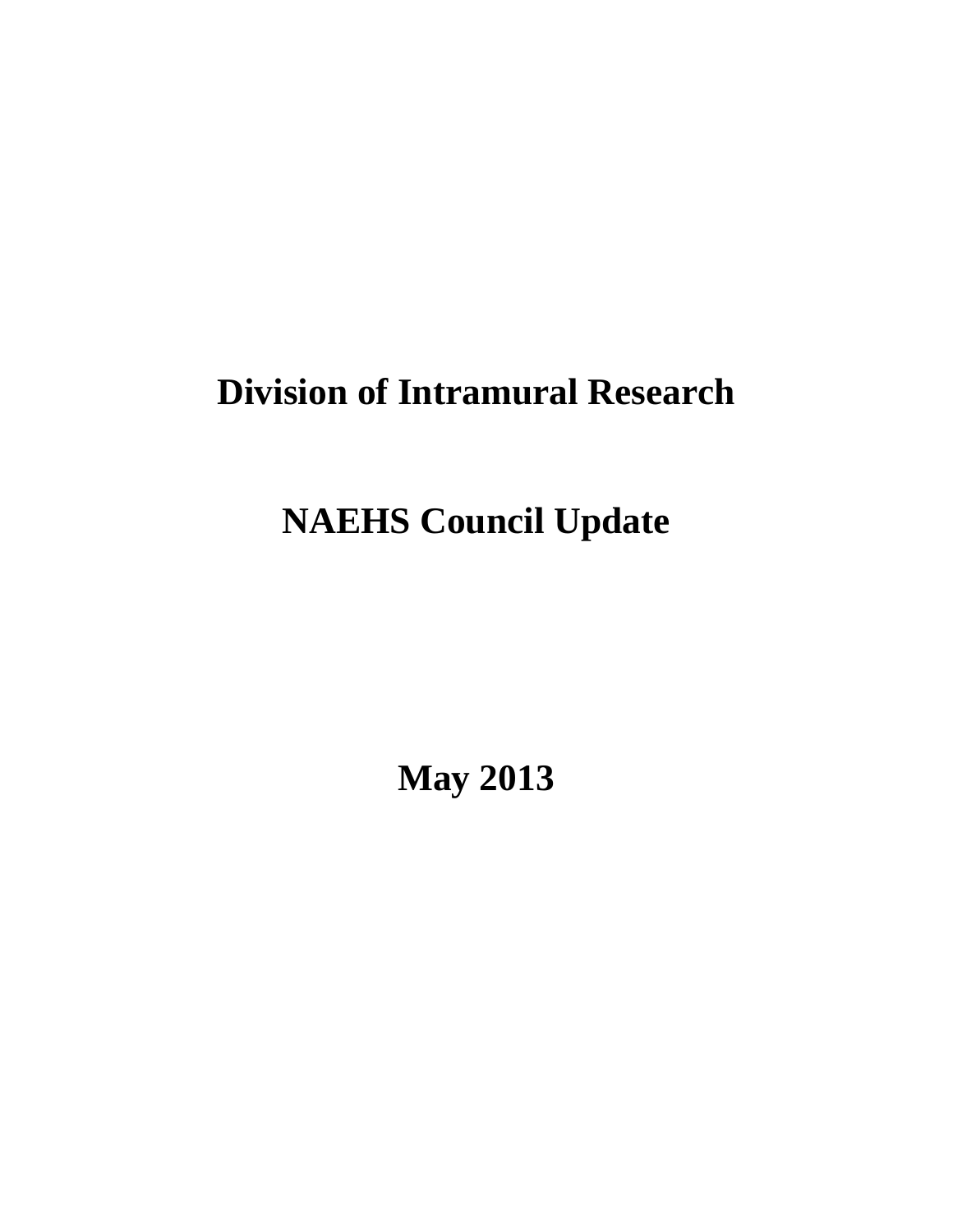## **DIR RECRUITMENTS**

#### **Director, Clinical Research Program**

The NIEHS is searching for a senior investigator to direct its Clinical Research Program. The Director, Clinical Research Program, is responsible for the development, administration, coordination and oversight of investigator-initiated clinical research; provides general advice to the Director and Scientific Director, NIEHS, on matters relating to human and clinical studies; supervises the Office of Research Compliance; and develops policies and programs for the execution of clinical research at NIEHS. The Clinical Director is responsible for creating and maintaining a research environment in which clinical findings influence the direction of laboratory studies and laboratory findings are applied back to the clinical and clinical research communities. The incumbent will facilitate intramural clinical research by identifying opportunities for translating basic science into clinical studies. The Clinical Director will ensure that Institute research reflects the highest standards of scientific excellence and ethical conduct for the protection of human subjects. The incumbent will review matters pertaining to the provision of patient care in research protocols and oversee research allocation, scientific review, and recruitment of staff. The Clinical Director will provide advice and training on the conduct of clinical studies, facilitate clinical research collaborations between intramural and extramural investigators, and develop long-range clinical research goals and objectives relevant to the mission of NIEHS. It is expected that the successful candidate will oversee a personal clinical research program that will involve some combination of outpatient oriented studies within the Clinical Research Unit, epidemiological studies, basic laboratory studies, or inpatient studies at the Clinical Research Center in Bethesda. Emphasis will be placed upon investigators with a primary research interest in clinical research; however, the selected candidate may have a modest independent basic laboratory research program, particularly if the basic research intersects with the candidate's clinical studies. Dr. Carter Van Waes, Clinical Director, National Institute on Deafness and Other Communication Disorders, is chair of the search committee. The committee reviewed 13 candidates and 3 were referred for further consideration. Interviews will take place in June and July.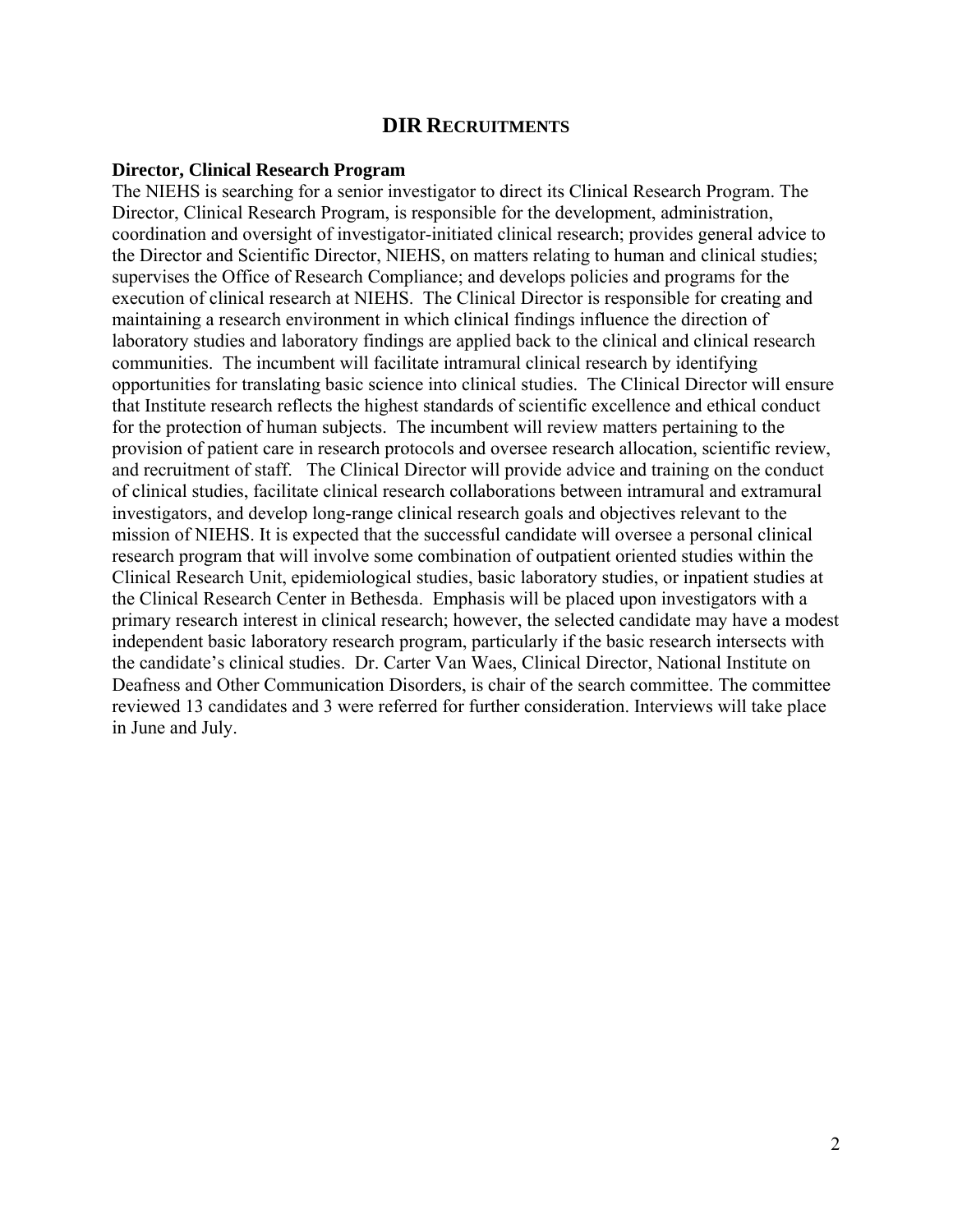## **NEW HIRES AND CHANGES IN DIR LEADERSHIP**

## **Comparative Medicine Branch**

Dr. Kathy Laber will be joining NIEHS as Chief of the Comparative Medicine Branch, Attending Veterinarian, and Animal Program Director. Currently, Dr. Laber is a Professor in the Department of Comparative Medicine at the Medical University of South Carolina, and Director of the Animal Resource Program for the Ralph H. Johnson Medical Center. Dr. Laber received her D.V.M. in 1984 from Michigan State University and completed her residency in Laboratory Animal Medicine at Bowman Gray School of Medicine. She also completed a Masters in Molecular and Cellular Pathobiology from Wake Forest University in 1988. Dr. Laber has been active in many national and international organizations within her field. She is the immediate Past-President of the American Association of Laboratory Animal Science Association (AALAS), an educational organization that serves a membership of 13,000 professionals dedicated to supporting quality animal research. Dr. Laber served as President of the Association for the Assessment and Accreditation of Laboratory Animal Care International (AAALAC). In her 16 years with AAALAC she conducted more than 170 site visits in the U.S. and abroad. She has also served on the American College of Laboratory Animal Medicine and the Association of Veterans Affairs Veterinary Medical Officers. She will begin work in June 2013.

## **Laboratory of Neurobiology**

Dr. Jerrel L. Yakel has been named Acting Chief of the Laboratory of Neurobiology. Dr. Yakel is a Senior Investigator and group leader of the Ion Channel Physiology Group in the Laboratory of Neurobiology which studies the structure, function and regulation of the Cys-loop ligandgated ion channel superfamily, with a particular focus on the nicotinic acetylcholine receptor channels and their role in neurological disorders.

## **Office of the Scientific Director**

Mr. Kent Stone has been selected as the Chief of Operations in the Office of the Scientific Director. Mr. Stone was an Administrative Officer in the Administrative Management Branch, NIEHS, prior to taking the position of Chief of Operations.

## **Earl Stadtman Tenure-Track Investigators**

As part of the NIH-wide Stadtman tenure-track investigator searches, DIR has offered two candidates positions.

The first candidate is Dr. Guo Huang from University of Texas Southwestern Medical Center, Dallas, TX. Dr. Huang studies the role of retinoic acid signaling in cardiac regeneration. Upon acceptance of the position, his primary appointment will be in the Laboratory of Molecular Carcinogenesis with a secondary appointment in the Laboratory of Reproductive and Developmental Toxicology.

The second candidate is Dr. Alberto Ciccia from the Harvard Medical School, Boston, MA. Dr. Ciccia studies the role of a chromatin remodeling complex in DNA repair. Upon acceptance of the position, he will have a primary appointment in the Laboratory of Molecular Genetics with secondary appointments in the Laboratory of Signal Transduction and the Laboratory of Structural Biology.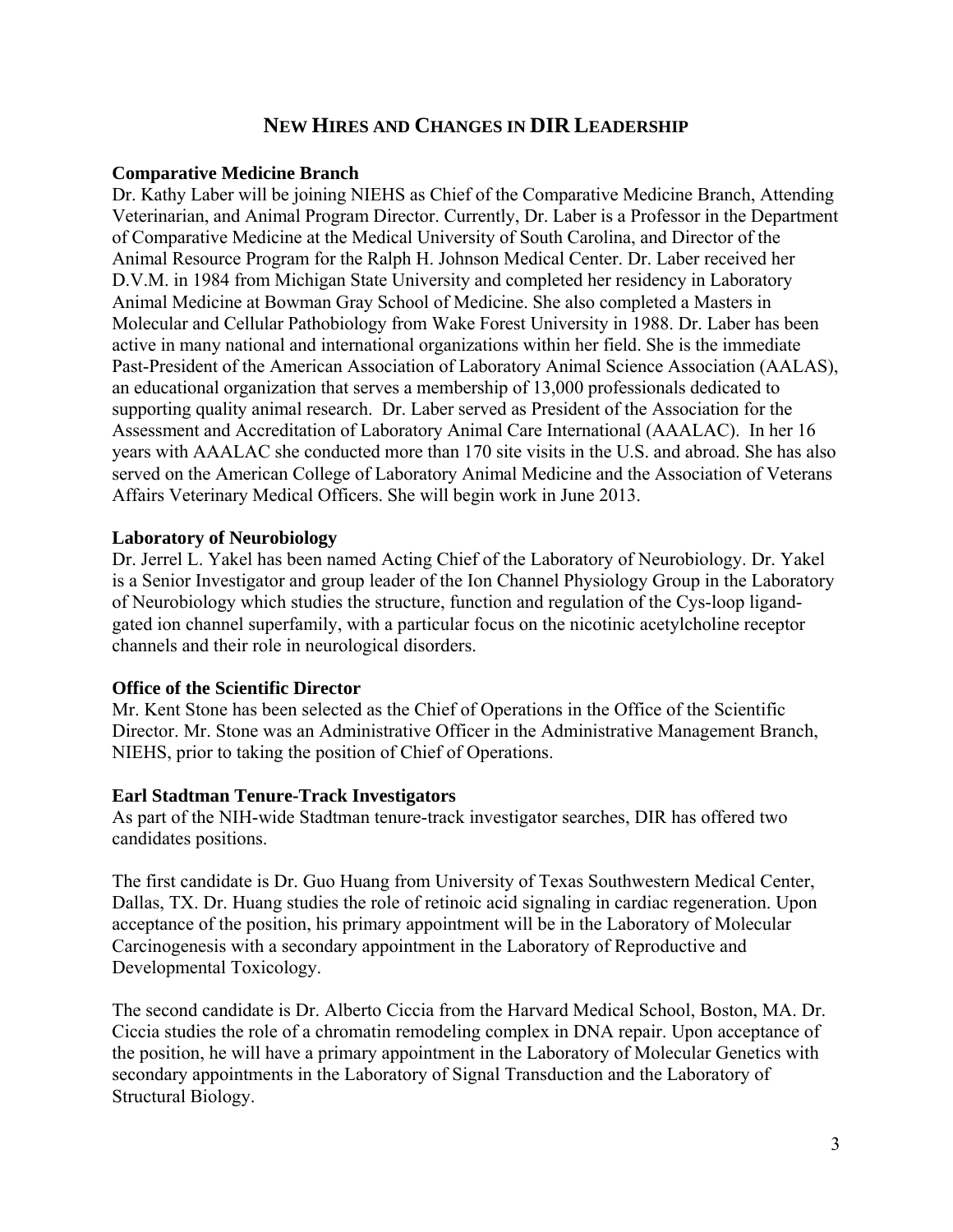## **DIR RESEARCH UPDATE**

#### **Genome-wide interactions with smoking – served two ways**

### **Stephanie London, MD, DrPH**

#### **Epidemiology Branch and the Laboratory of Respiratory Biology, DIR, NIEHS**

This talk will present two types of analyses examining genome wide interactions with smoking. The first incorporates smoking into genome wide interaction studies of pulmonary function in adults. Here we conducted a genome-wide meta-analysis of single nucleotide polymorphisms (SNPs) in smokers and non-smokers and associations with spirometic measures of pulmonary function. Our findings demonstrated that joint testing of SNP and SNP-by-environment interaction identified novel loci associated with complex respiratory traits that are missed when considering only the genetic main effects. The second analysis examines the influence of maternal smoking on the epigenome of newborns using a genome-wide DNA methylation platform (the Illumina Methyl450k). We examined maternal plasma cotinine (an objective biomarker of smoking) measured during pregnancy in relation to DNA methylation in newborn cord blood. We identified a set of genes with methylation changes present at birth in children whose mothers smoked during pregnancy. Our findings implicate epigenetic mechanisms in the pathogenesis of the adverse health outcomes associated with this important in utero exposure.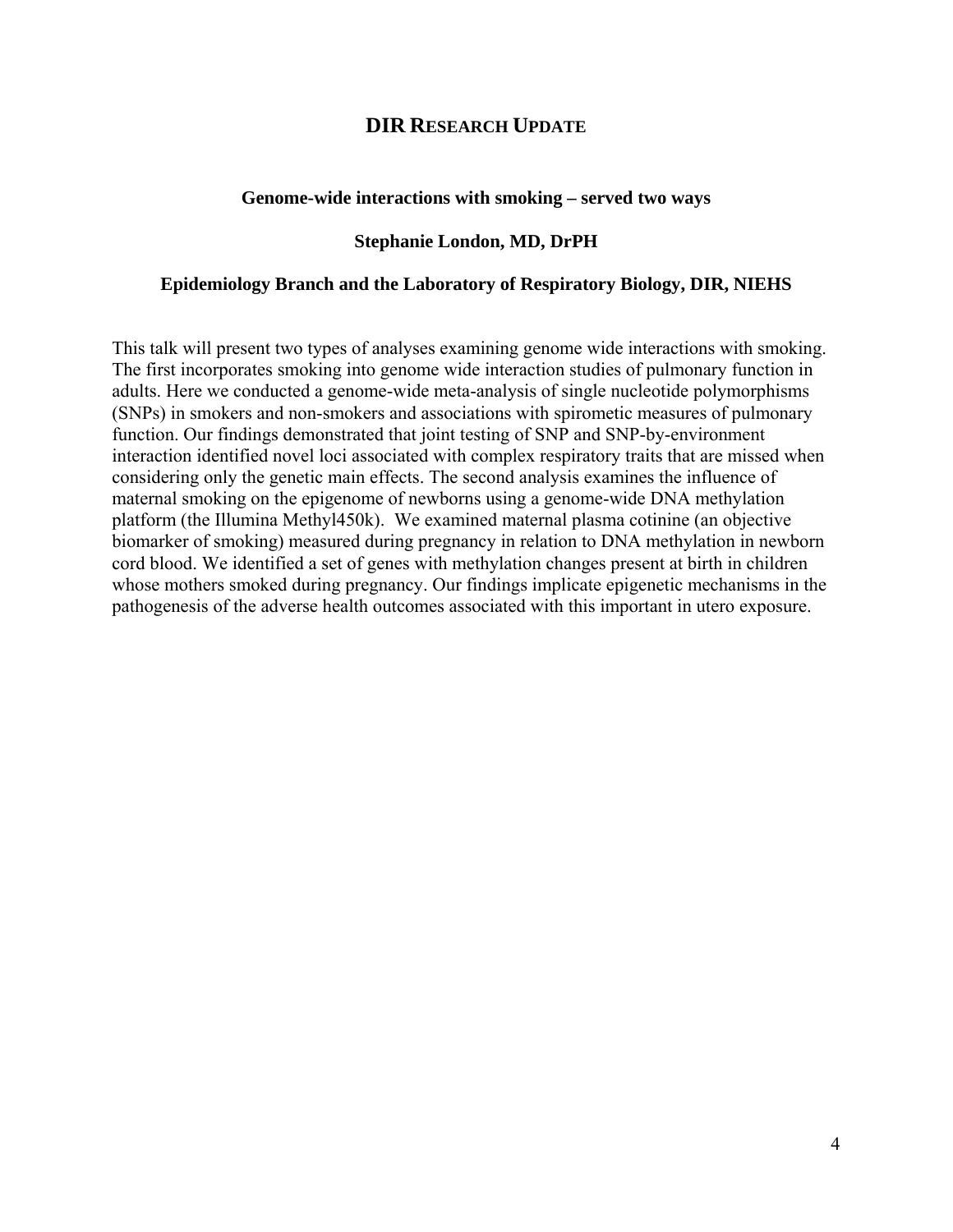## **BSC REVIEW OF THE LABORATORY OF TOXICOLOGY AND PHARMACOLOGY AND DR. XIAOLING LI**

The DIR Board of Scientific Counselors reviewed the Laboratory of Toxicology and Pharmacology and Dr. Xiaoling Li April 14-16, 2013.

Members of the Board of Scientific Counselors that Attended:

- Jack Keene, Ph.D. [BSC Chair], James B. Duke Professor, Dept. of Molecular Genetics & Microbiology, Duke University School of Medicine, Durham, NC
- Kenneth B. Adler, Ph.D., Professor, Dept. of Molecular Biomedical Sciences, College of Veterinary Medicine, North Carolina State University, Raleigh, NC
- • Juan C. Celedón M.D., Dr.P.H., Neil K. Jerne Professor, Dept. of Pediatrics, Children's Hospital of Pittsburgh of UPMC, Pittsburgh, PA.
- Samuel M. Cohen, M.D., Ph.D., Professor, Dept. of Pathology and Microbiology, University of Nebraska Medical Center, Omaha, NE
- • Jay I. Goodman, Ph.D., Professor, Department of Pharmacology and Toxicology, Michigan State University, East Lansing, MI
- • Serrine S. Lau, Ph.D., Professor and Director, Southwest Environmental Health Sciences Center, Dept. of Pharmacology & Toxicology, University of Arizona College of Pharmacy, Tucson, AZ
- José E. Manautou, Ph.D., Associate Professor, Department of Pharmaceutical Sciences, University of Connecticut School of Pharmacy, Storrs, CT
- Donald P. McDonnell, Ph.D., Glaxo-Wellcome Professor and Chairman of Pharmacology and Cancer Biology, Duke University School of Medicine, Durham, NC
- Karen M. Vasquez, Ph.D., Professor, Division of Pharmacology and Toxicology, Dell Pediatric Research Institute, The University of Texas at Austin, Austin, TX
- • Roland A. Owens, Ph.D., Ex-Officio BSC Member, Assistant Director, Office of Intramural Research, NIH, Bethesda, MD

Ad Hoc Reviewers that Attended:

- • Tom J. Abbruscata, Ph.D., Professor, Dept. of Pharmaceutical Sciences, Texas Tech University School of Pharmacy, Amarillo, TX.
- Aaron Barchowsky, Ph.D., Professor, Department of Environmental and Occupational Health, University of Pittsburgh, Pittsburgh, PA
- Rafael de Cabo, Ph.D., Senior Investigator, Chief, Experimental Gerontology Section, National Institute on Aging, NIH, Baltimore, MD
- Thomas P. Davis, Ph.D., Professor, Department of Pharmacology, University of Arizona College of Medicine, Tucson, AZ
- Xinxin Ding, Ph.D., Lab Chief, Laboratory of Molecular Toxicology, Biggs Laboratory, Wadsworth Center, New York State Department of Health, Empire State Plaza, Albany, NY
- • Tomás R. Guilarte, Ph.D., Leon Hess Professor and Chair of Environmental Health Sciences, Columbia University Mailman School of Public Health, New York, NY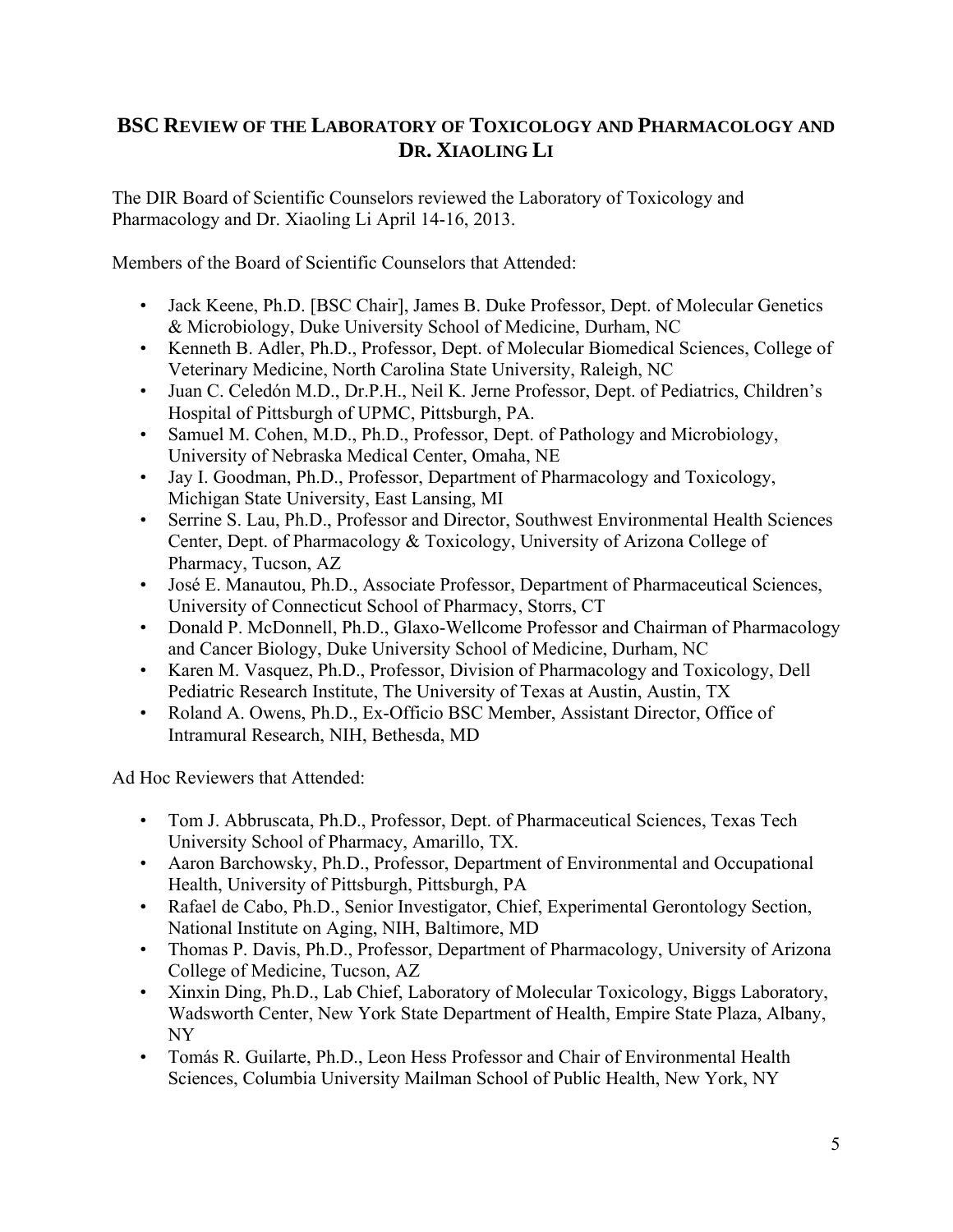- Timothy Hla, Ph.D., Professor, Depts. of Pathology & Laboratory Medicine, Weill Cornell Medical College, New York, NY
- Kenneth V. Honn, Ph.D., Distinguished Professor, Department of Pathology, Wayne State University, Detroit, MI
- Balaraman Kalyanaraman, Ph.D., Chairman and Professor of Biophysics, Director, Free Radical Research Center, Medical College of Wisconsin, Milwaukee, WI
- Curtis D. Klaassen, Ph.D., Distinguished Professor, Dept. of Pharmacology, Toxicology and Therapeutics, The University of Kansas Medical Center, Kansas City, KS
- Susan Lees-Miller, Ph.D., Professor, Department of Biochemistry and Molecular Biology, Health Research Innovation Centre, Southern Alberta Cancer Research Institute, University of Calgary, Calgary, AB, Canada
- Richard Jay Smeyne, Ph.D., Member, Department of Developmental Neurobiology, Saint Jude Children's Research Hospital, Memphis, TN
- Nancy L. Weigel, Ph.D., Professor, Dept. of Molecular & Cellular Biology, Baylor College of Medicine, Houston, TX
- David A. Wink Jr., Ph.D., Senior Investigator, Head, Molecular Mechanisms Section, Radiation Biology Branch, National Cancer Institute, NIH, Bethesda, MD

Agenda:

Sunday, April 14: Doubletree Guest Suites, Closed Session Closed Evening Session 7:00 - 8:00 p.m. Welcome and Discussion of Past Board Reviews, Drs. Linda Birnbaum, David Miller, John Cidlowski and Darryl Zeldin 8:00 -10:00 BSC Discussion of Review, Dr. Jack Keene; BSC Chair

Monday, April 15, 2013: NIEHS Rodbell Conference Rooms 101 ABC

| $8:30 - 8:45$ a.m. | Welcome, Drs. Birnbaum and Zeldin                                               |
|--------------------|---------------------------------------------------------------------------------|
| $8:45 - 9:05$      | Overview--Laboratory of Toxicology and Pharmacology, David                      |
|                    | Miller, Ph.D., Chief                                                            |
| $9:05 - 9:55$      | Intracellular Regulation Group, David Miller, Ph.D.                             |
| $9:55 - 10:45$     | Neuropharmacology Group, Jau-Shong (John) Hong, Ph.D.                           |
| $10:45 - 11:00$    | <b>Break</b>                                                                    |
| $11:00 - 11:50$    | Human Metabolism Group, Joyce Goldstein, Ph.D.                                  |
|                    | 11:50a.m. - 12:35p.m. Closed Sessions with Investigators, Drs. Miller, Hong and |
|                    | Goldstein                                                                       |
| $12:35 - 1:30$     | Lunch                                                                           |
| $1:30 - 3:00$      | Poster Session Postdoctoral Fellows and other Presenters                        |
| $3:00 - 3:15$      | <b>Break</b>                                                                    |
| $3:15 - 3:45$      | Closed Sessions with Fellows and Staff Scientists                               |
| $3:45 - 4:35$      | Environmental Stress & Cancer Group, Richard Paules, Ph.D.                      |
| $4:35 - 5:25$      | Free Radical Metabolism Group, Ronald Mason, Ph.D.                              |
| $5:30 - 6:00$      | Closed Sessions with Investigators, Drs. Paules and Mason                       |
| 6:00               | Return to Doubletree Hotel                                                      |
| $6:00 - 8:00$      | Dinner                                                                          |
|                    |                                                                                 |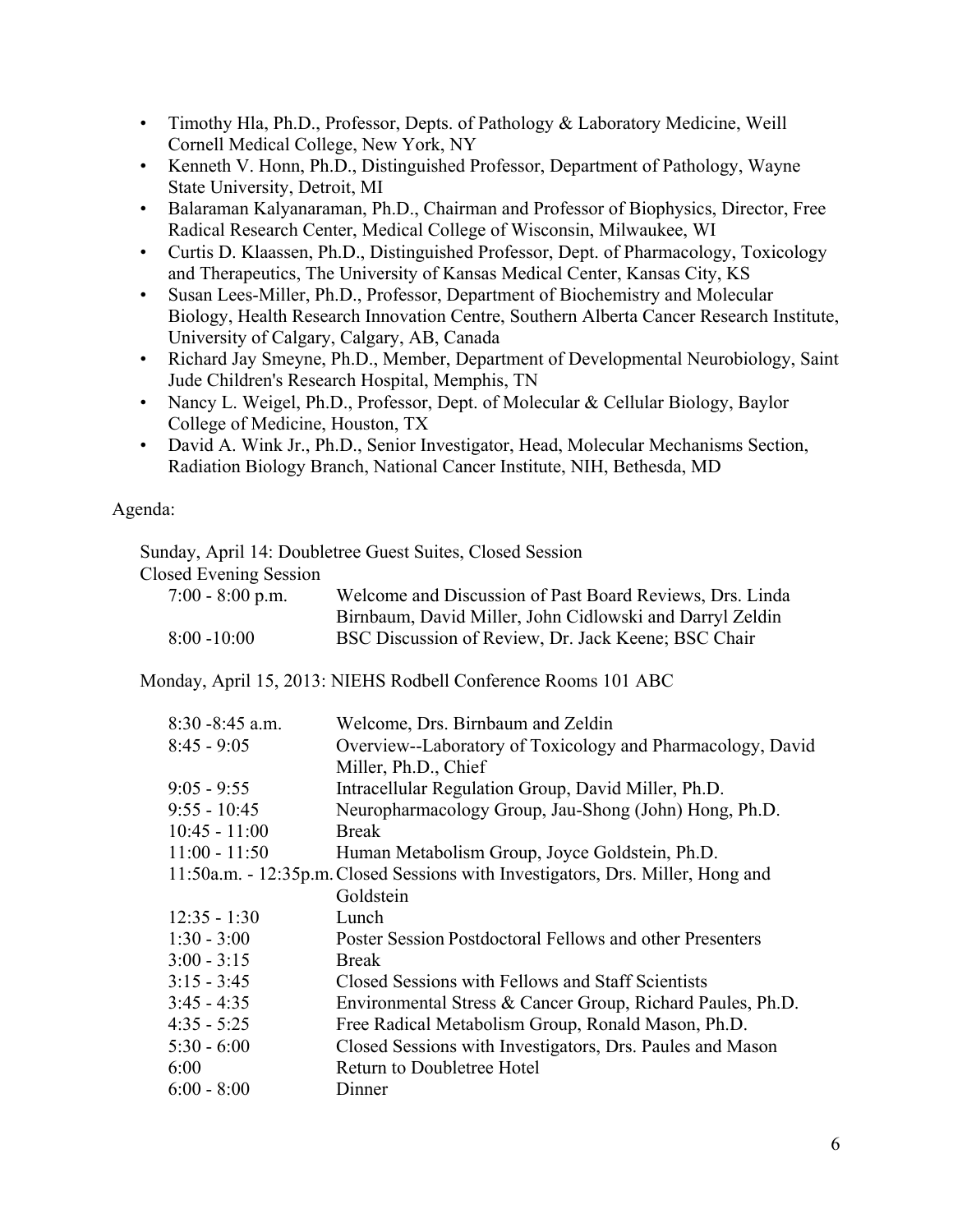| $8:00 - 10:00$ | Closed Session. BSC Discussion and completion of individual |
|----------------|-------------------------------------------------------------|
|                | review assignments by each member. All BSC reviewers        |

Tuesday, April 16, 2013: Rodbell Conference Rooms 101 ABC

| $8:30 - 9:20$ a.m. | Comparative Genomics Group, Jonathan Freedman, Ph.D.         |
|--------------------|--------------------------------------------------------------|
| $9:20 - 10:10$     | Metabolism, Genes, and Environment Group, Xiaoling Li, Ph.D. |
| $10:10 - 10:25$    | <b>Break</b>                                                 |
| $10:25 - 11:05$    | Closed Session with Investigators, Drs. Freedman and Li      |
|                    | 11:05a.m. - 12:00p.m. Closed – BSC Executive Session         |
| $12:00 - 1:00$     | Lunch, Exec Conf Room                                        |
| $1:00 - 2:00$      | Closed Session – Reports & Scoring Consolidation             |
| $2:00 - 3:30$      | Closed Session - Debriefing to NIEHS/DIR Leadership, Drs.    |
|                    | Birnbaum, Zeldin, Schrader                                   |
| 3:30               | Adjourn                                                      |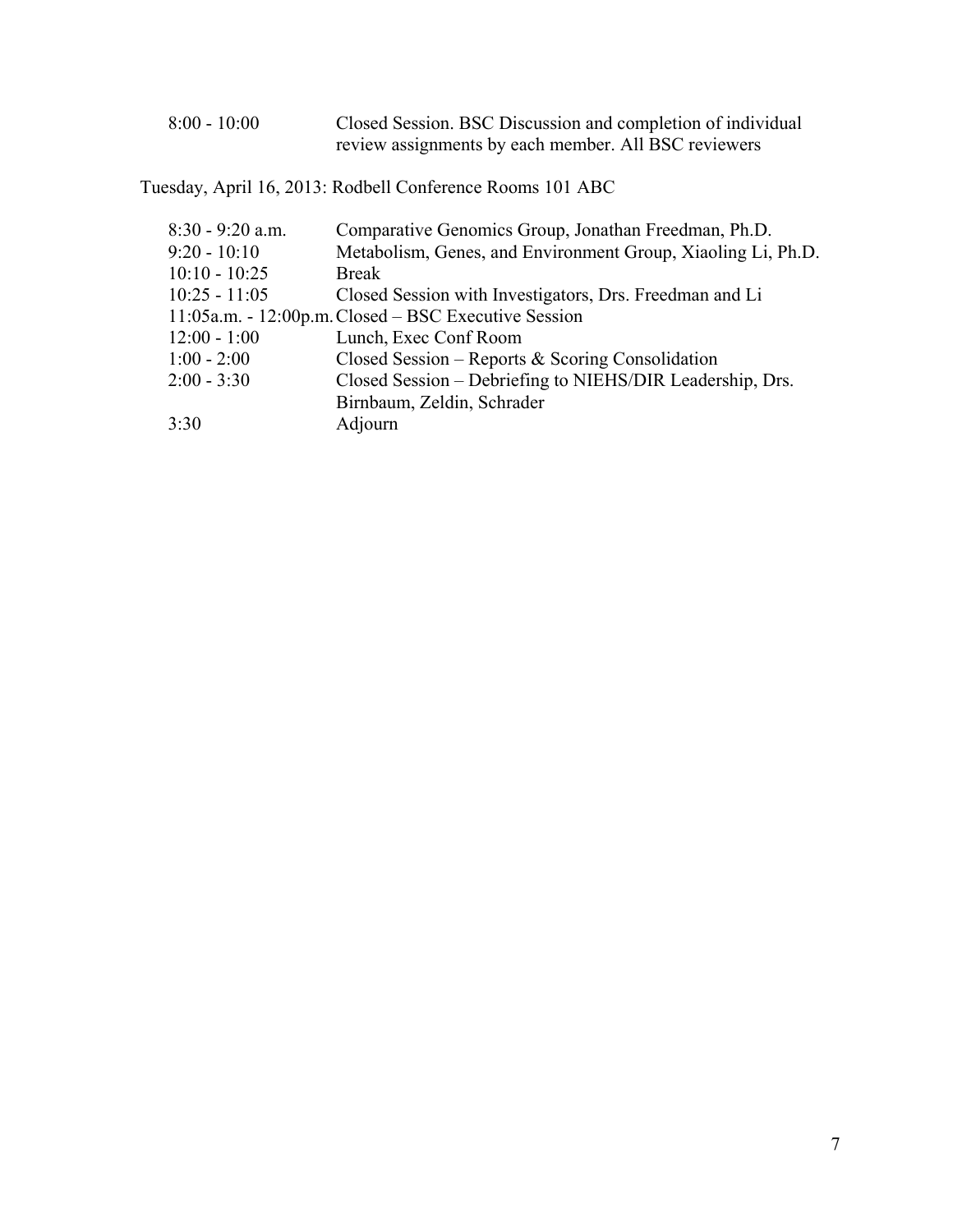## **TRAINING AND MENTORING**

## **2013 NIEHS/NTA Biomedical Career Fair**

The Fifteenth Annual NIEHS Biomedical Career Fair was held Friday, April 26, 2013 at the Environmental Protection Agency Campus, Research Triangle Park, NC. The keynote address entitled "A Crook in the Road: A Real World Path in Bioscience Entrepreneurship" was delivered by Patricia Beckmann, Ph.D., Founder, BioStrategy, LLC. The keynote address was followed by panel discussions. Areas covered included: Running a Successful Lab, Using your Degree to Make a Change: Jobs in Science Policy, Networking: A Tool for Building Relationships and Exploring Career Options, Management and Leadership Skills for Scientists, CV/ Résumé Consultation, NIH Funding, Contract Research Organizations – What Can a PhD Do?, Education and Outreach: Careers for the Scientific Extrovert, Careers in Consulting, Setting Your Career Goal and Charting Your Course, New Paradigms and Opportunities for Funding Your Research: Think Beyond the Grant, Careers in Public Health Protection and Promotion, Drug Development, Oh the Places We Go! Biomedical PhDs Outside of Pharma and Biotech, Preparing for the Academic Job Market, The Interview: What You Need to Do Before, During, and After to Get the Job, Career Transitions: From Academia to Industry (and Back Again), Overseeing Science: Program Administration and Grant Management, Resumes for Nonacademic Positions – One Size Does Not Fit All, and You Know More than you Know: Recognizing and Articulating Your Unique Value.

There were more than 300 registered attendees from universities and research institutions in the Triangle Area and the rest of North Carolina. This event was cosponsored by the NIEHS, Office of Scientific Director; NIEHS Trainees Assembly and the Environmental Protection Agency.

Panelists included:

- Alison Harrill, Ph.D., Institute for Drug Safety Sciences, Hamner Institutes for Health Sciences, Research Triangle Park, NC
- Sue Jinks-Roberston, Ph.D., Professor, Department of Molecular Genetics and Microbiology, Duke University Medical Center, Durham, NC
- Roger Woodgate, Ph.D., Chief, Laboratory of Genomic Integrity, Eunice Kennedy Shriver National Institute of Child Health and Human Development, NIH, Bethesda, MD
- Neal Fann, US Environmental Protection Agency, RTP, NC
- Scott Jenkins, Ph.D., US Environmental Protection Agency, RTP, NC
- Kei Koizumi, Office of Science and Technology Policy, Washington, D.C.
- Dara Wilson-Grant, M.S.Ed., NCC, UNC Chapel Hill, Chapel Hill, NC
- Lori Conlan, Ph.D., Director-Office of Postdoc Services, OITE, NIH, Bethesda, MD
- Cynthia Holley, Ph.D., Scientist II at Fujifilm Diosynth Biotechnologies, Cary, NC
- Chris Learn, Ph.D., PMP, Quintiles Senior Clinical Project Manager, Durham, NC
- Radhika Nagarkar, Ph.D., Scientist II at KBI Biopharma, Raleigh-Durham, NC
- Gillian Backus, Ph.D., Associate Professor, Biology, Northern Virginia Community College, Washington DC
- Heather B. Miller, Ph.D., Assistant Professor of Biochemistry, High Point University, High Point, NC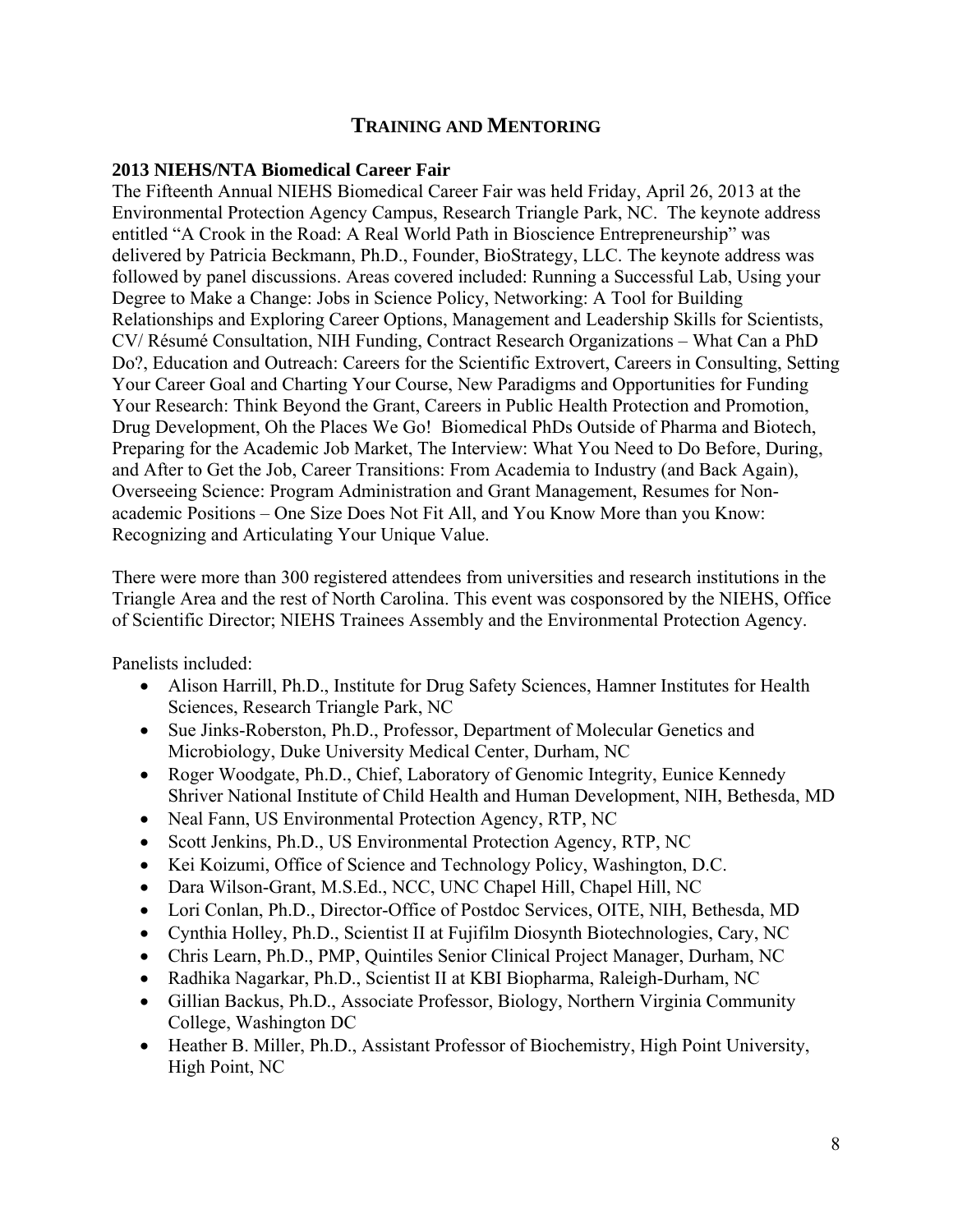- Kelly Leovic, Ph.D., Director, STEM Program, U.S. Environmental Protection Agency, RTP, NC
- Laurence Frabotta, Ph.D., Director, Office of Postdoctoral Affairs, University of Virginia, Charlottesville, VA
- Brian Dewar, Ph.D., Assistant Professor, Biology, Taylor University, Upland, IN
- Geoff Banks, Ph.D., President and CEO, Kinetigen, Inc. RTP, NC
- Patricia Beckmann, Ph.D., Founder, BioStrategy, LLC.
- Mary Jane Selgrade, Ph.D., Expert Consultant ICF International, Durham, NC
- Diane Klotz, Ph.D., Director, Office of Training and Academic Services, Sanford-Burnham Medical Research Institute, San Diego, CA
- Alaina G. Levine, President, Quantum Success Solutions, Tucson, AZ
- Eva McLanahan, Ph.D., LCDR, US Public Health Service Toxicologist, EPA, RTP, NC,
- Emily E. Sickbert-Bennett, Ph.D., MS, CIC, Associate Director, Hospital Epidemiology, UNC, Chapel Hill, NC
- Heather Stapleton, Ph.D., Associate Professor, Duke University, Durham, NC
- Bill Pan, Dr.P.H., Assistant Professor, Duke University, Durham, NC
- Emma-Jane Poulton, Ph.D., Research Investigator, Sanofi, Waltham, MA
- Rajesh Ranganathan, Ph.D., Director, Office of Translational Research, National Institute for Neurological Disorders and Stroke, NIH, Bethesda MD
- Ann Beaulieu, Ph.D., Director, Regulatory Affairs at AgroFresh, Greater Philadelphia Area, Philadelphia, PA
- Christal Bowman, Ph.D., Senior Scientist, Bayer CropScience, Research Triangle Park, NC
- Sarah Taylor, Ph.D., Director of Editing Operations at American Journal Experts, Raleigh-Durham, NC
- Melanie Sinche, M.A., M.Ed., NCC, Director, FAS Office of Postdoctoral Affairs, Harvard University, Medical School
- Stefan Bekiranov, Ph.D., Associate Professor of Biochemistry and Molecular Genetics, University of Virginia
- Donald Cook, Ph.D., Principal Investigator, Immunogenetics Group, National Institute of Environmental Health Sciences, NIH, RTP, NC
- Gary R. Burleson, Ph.D., CEO/President, BRT©-Burleson Research Technologies, Inc., Morrisville, NC
- Danielle Carlin, Ph.D., DABT, Program Administrator, Superfund Research Program
- Michael C. Humble, Ph.D., Program Administrator, NIEHS, NIH, RTP, NC
- Jana Stone, Ph.D., Scientific Coordinator, Duke University, Durham, NC
- Thaddeus Schug, Ph. D., Health Scientist Administrator, NIEHS, NIH, RTP, NC
- Pat Phelps, Ph.D., Educational Specialist, Smithsonian National Museum of Natural History, Washington, DC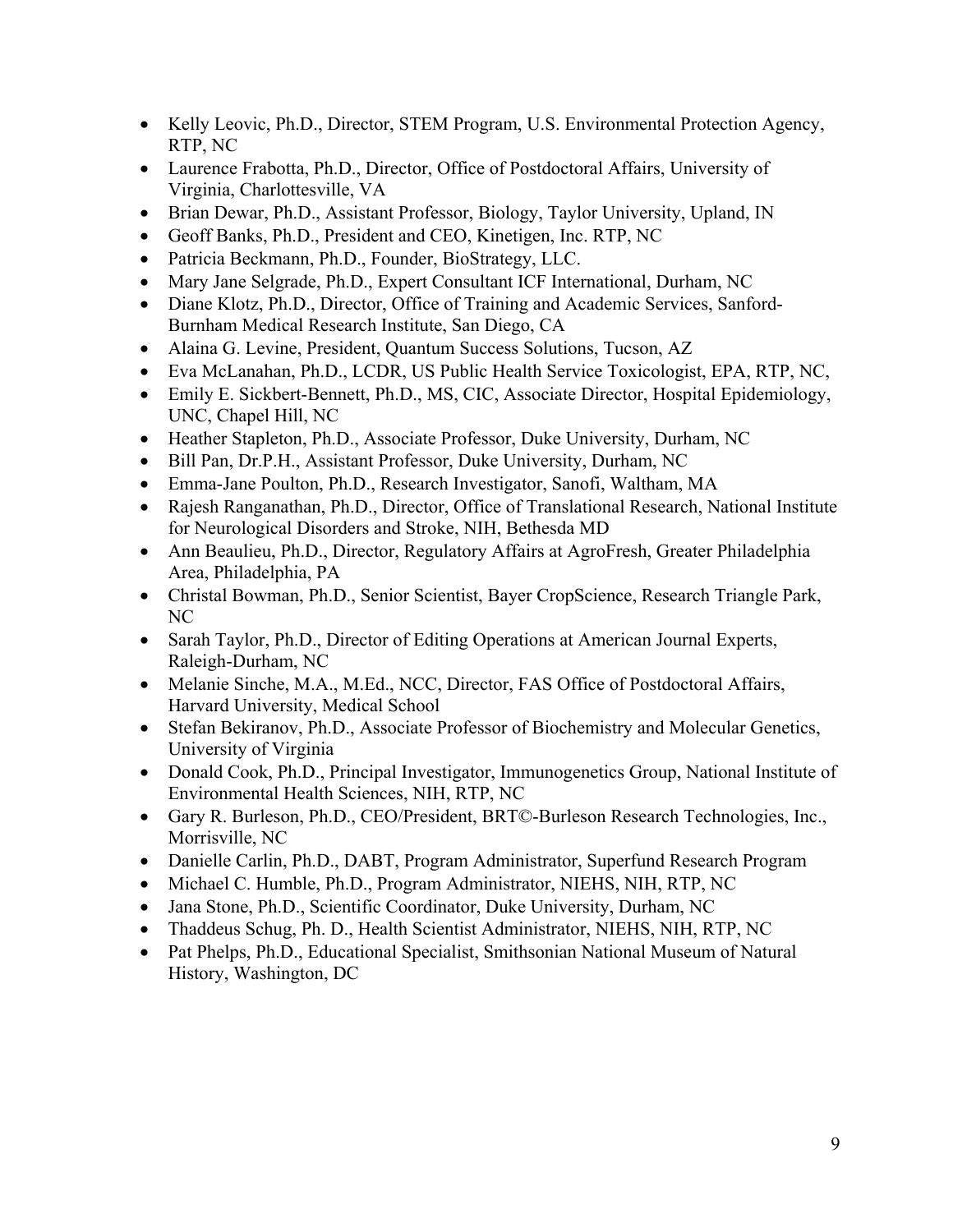## **INTERNATIONAL ACTIVITIES IN DIR FOR FY 2012**

#### **Collaborative Research Projects:**

- Dr. Joel Abramowitz (Office of the Scientific Director) collaborates with scientists at Pharmacology and Cell Physiology, Division of Biomedical Sciences, Cranmer St. George's, University of London, London, UK, to study the role played by TRPC1 in regulating vascular smooth muscle function; with scientists at the Wolfson Institute for Biomedical Research, University College London, London, UK, to study the roles played by TRPC3 and TRPC6 in hearing and normal touch; and with scientists from the Department of Physiology, the New South Wales University School of Medicine, Sydney, Australia, to study the role of TRPC3 to channels facilitate endotheliumderived hyperpolarization-mediated resistance artery vasodilator activity. These collaborations were supported in part by 1ZIAES101684.
- Dr. Steven Akiyama (Laboratory of Molecular Carcinogenesis) collaborates with scientists at the Glasgow Biomedical Research Centre, Glasgow, Scotland, United Kingdom, To characterize the mechanism by which astrocytes become reactive in vivo. This collaboration was funded in part by 1ZIAES023025.
- Dr. Donna Baird (Epidemiology Branch) collaborates with scientists at the Finnish Institute of Environmental Health, Helsinki, Finland, to examine infertility associated with pesticide use among spouses in the Agricultural Health Study. This collaboration was funded in part by 1ZIAES049003.
- Dr. Douglas Bell (Laboratory of Molecular Genetics) collaborates with scientists at the Ludwig Institute for Cancer Research, Nuffield Department of Clinical Medicine, University of Oxford, Oxford, UK, to study a unique polymorphic p53 responsive enhancer in the KIT ligand gene and its influence on cancer risk. This collaboration was funded in part by 1ZIAES100475.
- Dr. Lutz Birnbaumer (Laboratory of Neurobiology) collaborates with scientists at Pharmacology and Cell Physiology, Division of Biomedical Sciences, Cranmer St. George's, University of London, London, UK, to study the role played by TRPC1 in regulating vascular smooth muscle function; with scientists at the Institute of Physiology and the Institute of Pharmacology at the University of Wuerzburg, Germany to study the roles of TRPC3 and TRPC6 in the regulation of blood pressure by atrial natriuretic peptide; with scientists at the Anatomical Institute, University of Basel, Switzerland to study the role of TRPC3 in inhibition of dendritic growth of cerebellar Purkinje cells; with scientists at the Institute of Neuroscience at Catholic University of Leuven, Belgium, to study the role of TRPC1 in regulation of myoblast differentiation; with scientists at the Physiology Institute at Maximilian-Ludwig University of Munich, Germany, to study synaptic activation of TRPC1 and TRPC4 channels in olfactory bulb granule cells; with scientists at the Wolfson Institute for Biomedical Research, University College London, London, UK, to study the roles played by TRPC3 and TRPC6 in hearing and normal touch; and with scientists from the Department of Physiology, the New South Wales University School of Medicine, Sydney, Australia, to study the role of TRPC3 to channels facilitate endothelium-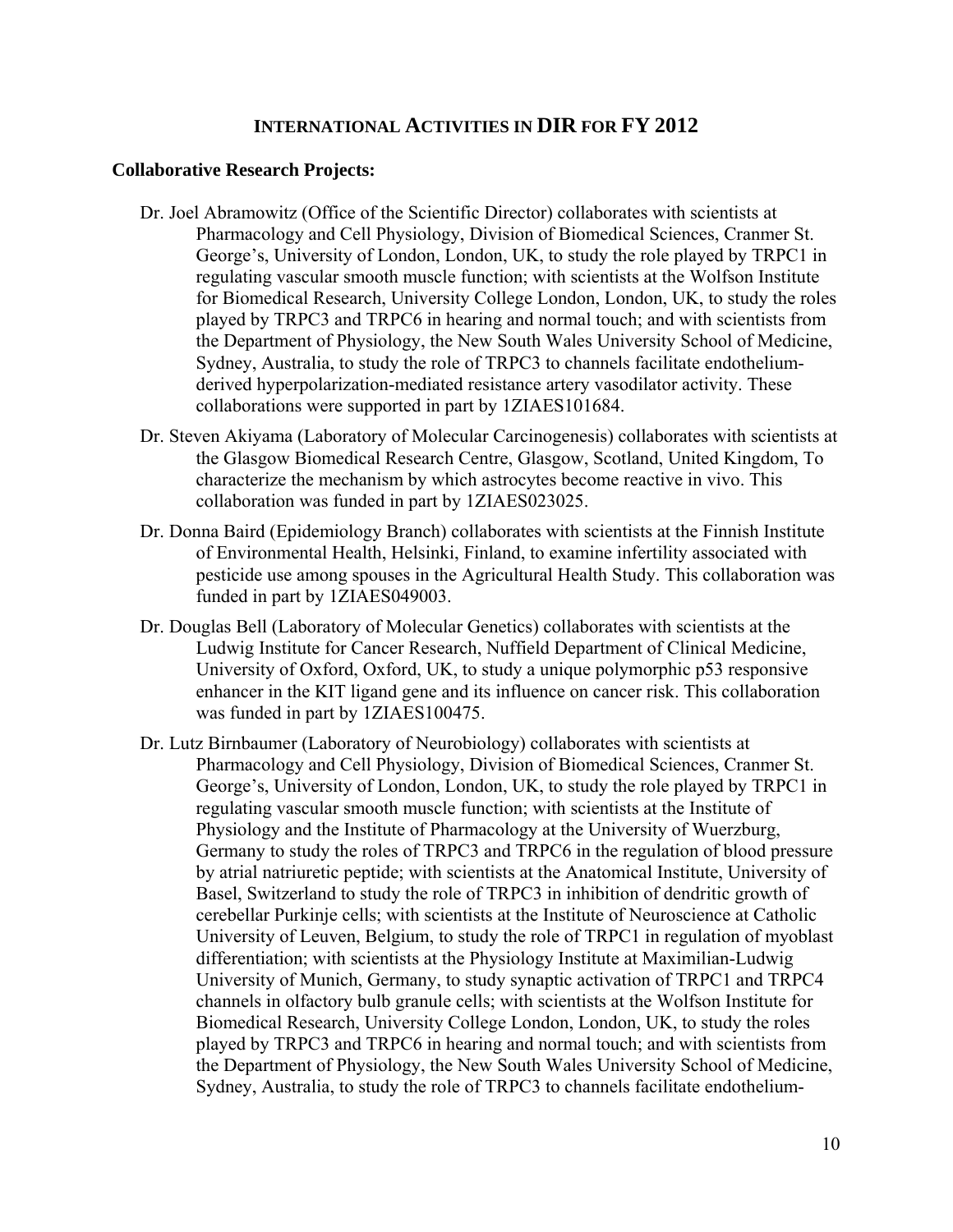derived hyperpolarization-mediated resistance artery vasodilator activity. These collaborations were supported in part by 1ZIAES101684.

- Dr. Perry J. Blackshear (Laboratory of Signal Transduction) collaborates with scientists at St. Bartholomew's Hospital, London, UK, on the study of maternofetal microchimerism in twins with type 1 diabetes; with scientists at the Universidad Austral de Chile, Valdivia, Chile, on anatomical studies of the RFX4\_v3 mutant mice, with reference to non-communicating hydrocephalus; with scientists at the Uppsala University, Sweden, on characterization of the Toe1 exonuclease; with scientists at the Alexander Fleming Institute, Athens, Greece, to study multi-allele knockout of TTP and HU-R genes; with scientists at McGill University, Montreal, Canada, on studies of cNot1 involvement in TTP-dependent deadenylation and mRNA decay; and with scientists at the Institute for Medical Immunology, Universite Libre de Bruxelles, on the involvement of interleukin 23 in TTP action. These collaborations were supported in part by 1ZIAES090080.
- Dr. William Copeland (Chief, Laboratory of Molecular Genetics) collaborates with scientists at Newcastle University, Newcastle upon Tyne, UK, to study mutations in human mitochondrial DNA polymerase γ. This collaboration is supported in part by 1ZIAES065078.
- Dr. E. Mitch Eddy (Laboratory of Reproductive and Developmental Toxicology) collaborates with investigators at the Gwangju Institute of Science and Technology, Gwangju, Korea, to study a mouse strain-specific modifier of Protamine-2 gene expression. This collaboration is supported in part by 1ZIAES070076.
- Dr. Michael Fessler (Laboratory of Respiratory Biology) collaborates with investigators at Lawson Health Research Institute, University of Western Ontario, London, ON, Canada on a project to define the role of apoliprotein E in acute lung injury. This collaboration is supported in part by 1ZIAES102005.
- Dr. Guang Hu (Laboratory of Molecular Carcinogenesis) collaborates with scientists at the Institute of Health Science, Shanghai Institutes for Biological Sciences, Chinese Academy of Sciences, Shanghai, China, to study stem cell biology. This collaboration is supported in part by 1ZIAES102745.
- Dr. Anton Jetten (Chief, Laboratory of Respiratory Biology) has collaborations with scientists at Hokkaido Institute of Public Health, Sapporo, Japan, to identify environmental toxicants that interact with RORα and RORγ; with scientists at GlaxoSmithKline D&R Ltd, Medicines Research Center, Hertfordshire, UK, to study the function of RORγ-selective agonist and antagonists with scientists in the Department of Microbiology, College of Medicine, Soon Chun Hyang University, Cheonan, Korea, to study Glis3 in pancreatic development; with scientists in the Department of Cell Signaling, Tokyo Medical and Dental University, Tokyo, Japan, to study of the role of IkBz and RORγ in the regulation of TH17 development; and with scientists at Klinisches Institut für Pathologie, Vienna, Austria, on a study of GLIS in cystic kidney disease. These collaborations were supported in part by 1ZIAES101586 and 1ZIAES100485.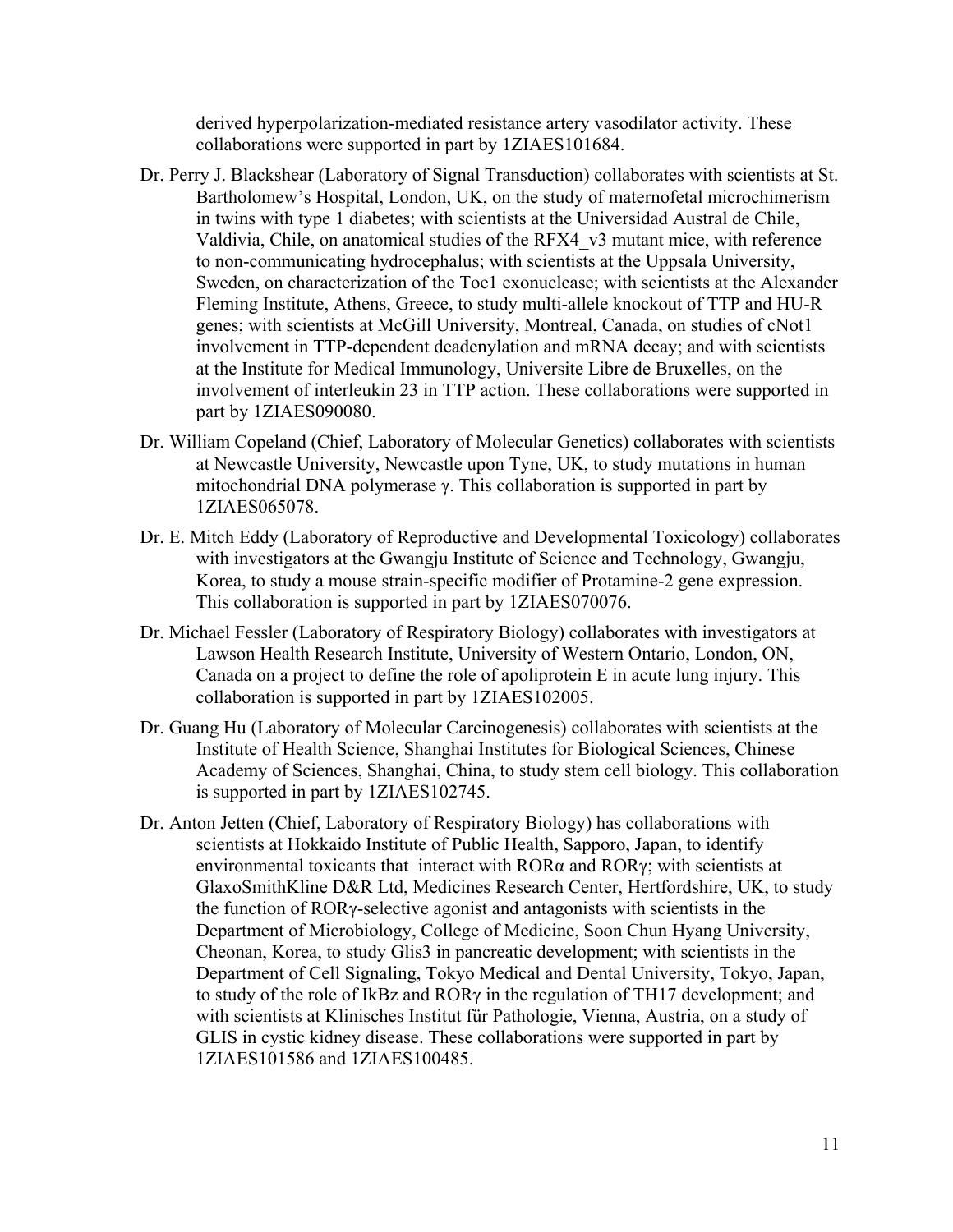- Dr. Maria Kadiiska (Laboratory of Toxicology and Pharmacology) as part of the Biomarkers of Oxidative Stress Study collaborates with scientists at Faculty of Medicine, Uppsala Univ., Uppsala, Sweden; Unilever Health Institute, Vlaadrdingen, The Netherland; University of Essex, Colchester, UK; the Heart Research Institute, Sydney, Australia; the Center for Hepatology, University College London, London, UK; the National Institute of Advanced Industrial Science and Technology, Ikeda, Osaka, Japan; the Center for Vascular Research, University of New South Wales, Sydney, Australia; and the Otto-Von-Guericke University, Magdeburg, Germany to evaluate techniques for the for non-invasive measurement of oxidative stress. These collaborations were supported in part by 1ZIAES048012, 1ZIAES050117 and 1ZIAES050139.
- Dr. Freya Kamel (Epidemiology Branch) collaborates with investigators in the Department of Medical Epidemiology and Biostatistics at the Karolinska Institute, Stockholm, Sweden, to study environmental risk factors for amyotrophic lateral sclerosis. This collaboration was supported in part by 1ZIAES049005.
- Dr. Steven Kleeberger (Laboratory of Respiratory Biology) collaborates with scientists at the INFANT Foundation, Buenos Aires, Argentina, to study the role of innate immunity and antioxidant enzyme genes in respiratory syncytial virus infection and disease progression, and the role of oxidant susceptibility genes in severity of neonatal diseases associated with hyperoxic injury; and with scientists at the University of Tsukuba, TARA Center, Tsukuba, Japan to study the role of Nrf2 in susceptibility to oxidant-induced lung injury. These collaborations were supported in part by 1ZIAES100513 and 1ZIAES100557.
- Dr. Thomas Kunkel (Laboratory of Structural Biology, Laboratory of Molecular Genetics) has collaborations with scientists at the Umeå University, Umeå, Sweden to investigate the functions and fidelity of DNA polymerase epsilon and the effects of dNTP pool imbalances on mutagenesis in yeast; with scientists at the University of Sussex, Brighton, UK to study DNA replication in fission yeast; with scientists at Universita' degli Studi di Milano, Milan, Italy, to study the consequences of defects in yeast RNases H1 and H2; and with scientists at the University of Montreal, Montreal, Canada, to study the effects of altered histone methylation on genome stability. These collaborations were supported in part by 1ZIAES065070 and 1ZIAES065089.
- Dr. Stephanie London (Epidemiology Branch and Laboratory of Respiratory Biology) collaborates with scientists at National Institute of Public Health, Cuernevaca Mexico, to study childhood asthma; and with scientists at National Institute of Public Health, Oslo, Norway, to study early life factors and asthma. Dr. London is the group leader of an international consortium called CHARGE and a member of the Transnational Asthma Genetics Consortium to examine genome wide associations with pulmonary function and related phenotypes as well as examination of interactions. These collaborations were supported in part by 1ZIAES025045, 1ZIAES049019 and 1ZIAES043012.
- Dr. Matthew Longnecker (Epidemiology Branch) has collaborations with scientists at the Erasmus University, Rotterdam, The Netherlands to study the effects of exposure to phthalates, bisphenol A, and organophosphate pesticides; with scientists at The Norwegian Institute of Public Health, Oslo, Norway to study the relation of early-life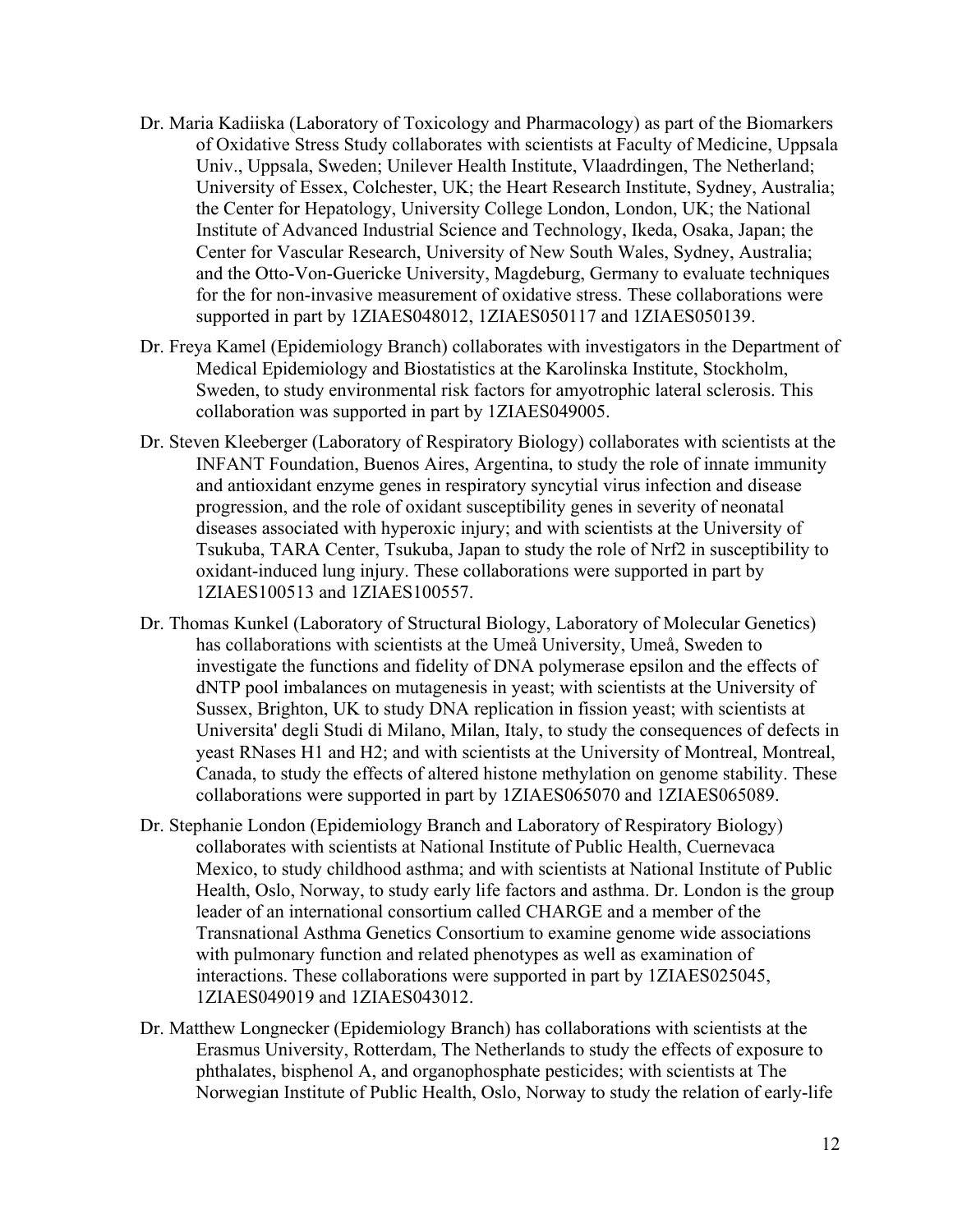exposure to subsequent health; and with scientists at the University of Pretoria, Pretoria, Republic of South Africa, to study the effects of DDT on reproductive function. These collaborations were supported in part by 1ZIAES101575, 1ZIAES044008 and 1ZIAES102845.

- Dr. David Miller (Chief, Laboratory of Toxicology and Pharmacology) collaborates with scientists at University of Heidelberg, Germany, to study the mechanisms of regulation of ABC transporters in kidney and blood-brain barrier. This collaboration was supported in part by 1ZIAES080048 and 1ZIAES080056.
- Dr. Masahiko Negishi (Laboratory of Reproductive and Developmental Toxicology) collaborates with scientists at Toyama University, Toyama, Japan, to study phosphorylation of PPAR in immune cells. This collaboration was supported in part by 1ZIAES080040.
- Dr. Shyamal Peddada (Biostatistics Branch) collaborates with investigators at the Norwegian Institute of Public Health, Oslo, Norway, to study changes in infant gut microflora over time and its association with various health outcomes; with scientists at the University of Haifa, Israel, to develop general methods for analyzing complex multivariate data that are commonly encountered in health sciences; and with scientists at the University of Valladolid, Valladolid, Spain, to develop methods for analyzing angular data such as those obtained from cell-cycle experiments, circadian clock experiments etc. These collaborations were supported in part by 1ZIAES101744 and 1ZIAES103066.
- Dr. Nicholas Plummer (Laboratory of Neurobiology) collaborates with scientists at the Institute of Experimental Medicine, Hungarian Academy of Sciences, Budapest, Hungary to investigate the localization of TRPC6 cation channels in the adult rat hippocampus. This collaboration was supported in part by 1ZIAES101684.
- Dr. James Putney (Laboratory of Signal Transduction) collaborates with scientists at the Department of Physiology, Anatomy and Genetics, University of Cambridge, Cambridge, UK, to study gene regulation through store-operated calcium channels. This collaboration was supported in part by 1ZIAES090087.
- Dr. Manas Ray (Laboratory of Reproductive and Developmental Toxicology) collaborates with scientists at the Department of Molecular Life Science, Tokai University, School of Medicine, Kanagawa, Japan, to develop techniques for the generation of transgenic mice using targeted transgenesis in the ROSA locus via recombinase mediated cassette exchange. This collaboration was supported in part by 1ZICES102425.
- Dr. Michael Resnick (Laboratory of Molecular Genetics) has collaborations with scientists in the Mutagenesis Laboratory, National Institute for Cancer Research, Genoa, Italy; and scientists at the Centre for Integrative Biology, University of Trento, Trento, Italy, to study mutations in the tumor suppressor p53; and with scientists in the Department of Biology, Technion, Haifa, Israel; and with scientists at the Department of Biochemistry, Weizmann Institute of Science, Rehovot, Israel to study how sequences targeted by p53 can support transactivation of transcription. These collaborations were supported in part by 1ZIAES065079.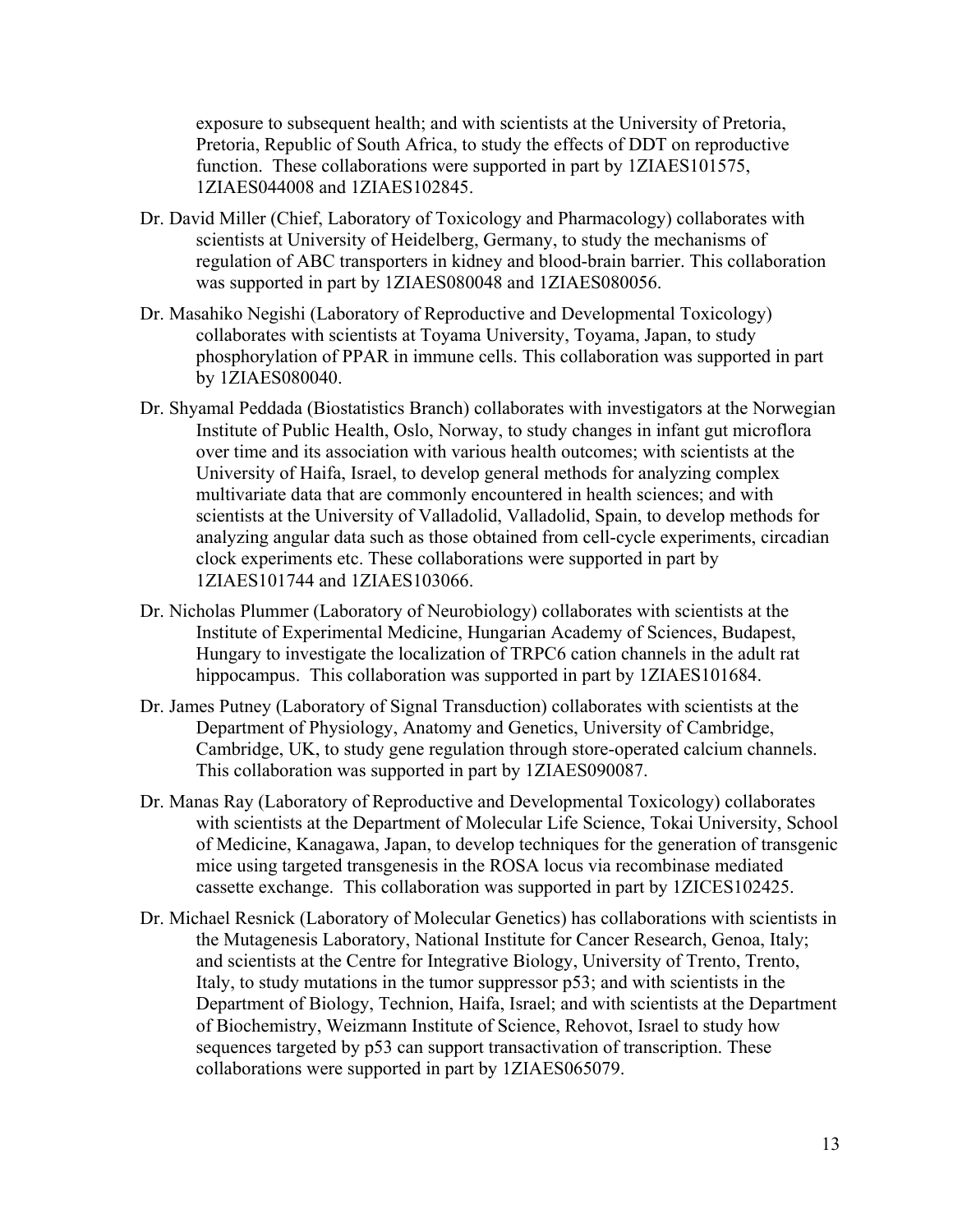- Dr. Walter Rogan (Epidemiology Branch) collaborates with scientists at the Karolinska Institute is in Stockholm, Sweden, to study the effects of succimer chelation on blood cadmium in children; and with scientists at the National Taiwan University is in Taipei, Taiwan, to study was excess mortality from stomach cancer after exposure to polychlorinated biphenyls and dibenzofurans. These collaborations were supported in part by 1ZIAES043011 and 1ZIAES043002.
- Dr. Roel M. Schaaper (Laboratory of Molecular Genetics) collaborates with investigators at the Institute of Biochemistry and Biophysics, Polish Academy of Sciences, Warsaw, Poland, to study the mechanisms responsible for the differential error rate of leading and lagging strand replication of DNA; and with investigators at the Department of Industrial Chemistry, University of Bologna, Bologna, Italy, to study DNA Polymerase III subunit interactions. These collaborations were supported in part by 1ZIAES065086.
- Dr. Stephen Shears (Laboratory of Signal Transduction) collaborates with scientists in the Department of Pharmacy and Pharmacology, University of Bath, Bath, UK to study and develop the use inositol pyrophosphate analogues as novel therapeutic drugs; and with scientists at the University of Saga, Saga, Japan, on the discovery of the participation of the inositol phosphate/calcium signaling cascade in a pathway of innate immunity in fruit flies that may also represent the basis of a novel pathway of immunity in humans. These collaborations were supported in part by 1ZIAES080046.
- Dr. Clarice Weinberg (Chief, Biostatistics Branch) has a collaboration with scientists at McGill University, Montreal, Canada, to study potential serious bias and misinterpretations of findings due to improper adjustment for gestational length in studies of adverse reproductive outcomes; and with scientists at the University of Bergen in Bergen, Norway, to study the relationship between migraine and risk of breast cancer. These collaborations were supported in part by 1ZIAES102245 and 1ZIAES103086.
- Dr. Allen Wilcox (Epidemiology Branch) has a collaboration with scientists at the University of Bergen and the Norwegian Public Health Institute to study of reproductive and perinatal problems including: the length of pregnancy on genetic characteristics passed from the father to his offspring; facial clefts in Norway; environmental causes of pregnancy problems; and the development of cerebral palsy. This collaboration was supported by in part by 1ZIAES044003
- Dr. R. Scott Williams (Laboratory of Structural Biology) collaborates with scientists at the University of Manchester, Manchester, UK, scientists at Biomedical Sciences Division, Human Genetics Research Centre, St George's University of London, London, UK, and scientists at the Butenandt Institute of Physiological Chemistry, Ludwig Maximilians University of Munich, Munich, Germany, to study the hydrolysis of ribose-ribose bonds in poly(ADP-ribose) associated with DNA repair. These collaborations were supported in part by 1ZIAES102765.
- Dr. Samuel H. Wilson (Laboratory of Structural Biology) collaborates with scientists in the Department of Microbiology, Oslo University Hospital, Oslo, Norway to study the role of oxidative stress induced DNA damage in triplet repeat expansion; with scientists at the Institute of Chemical Biology and Fundamental Medicine,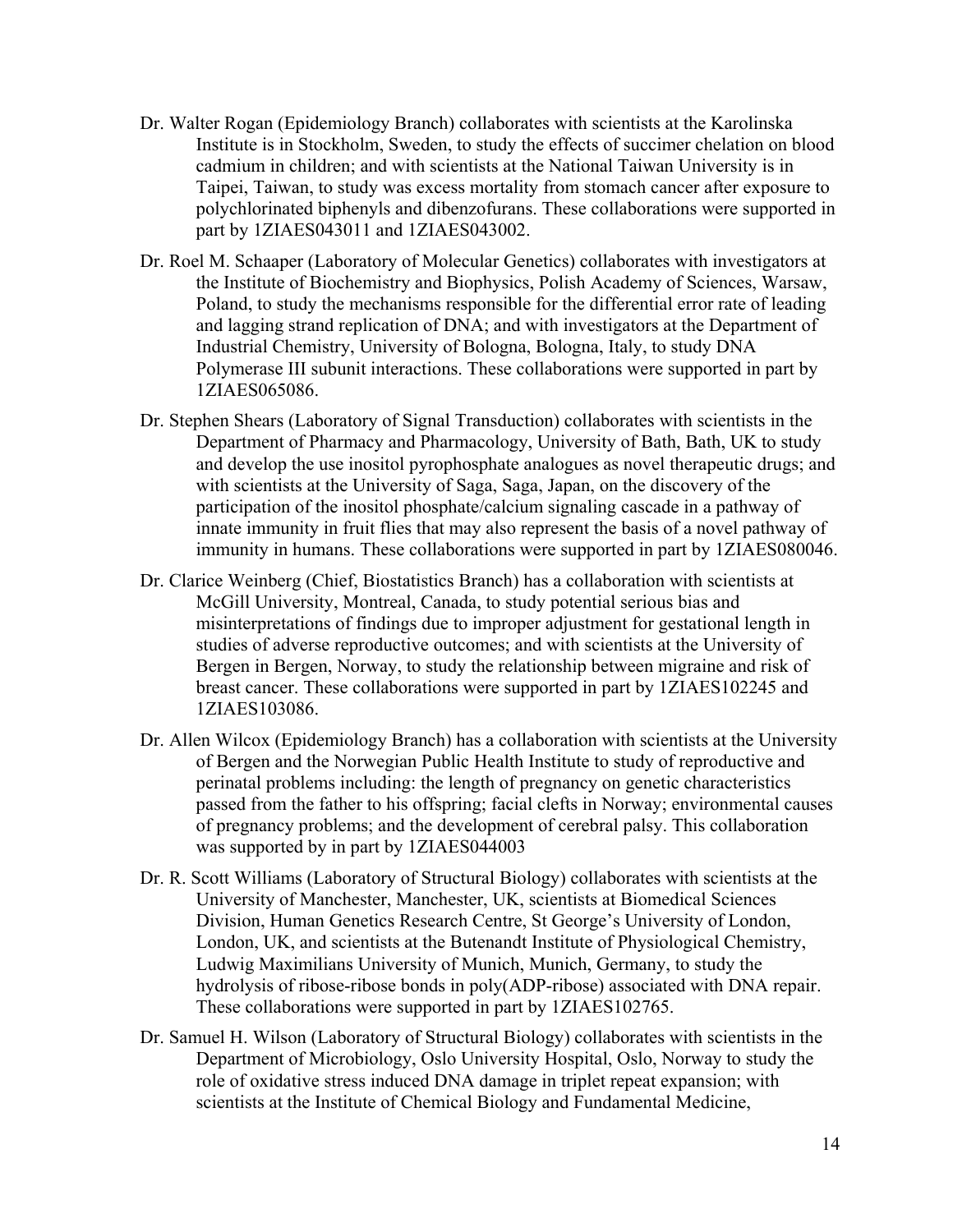Novosibirsk, Russian Federation, Russia, to study the role of PARP-1 in the base excision repair pathway; and with scientists at the Department of Radiation Genetics, Faculty of Medicine, Kyoto University, Kyoto, Japan, to study the effects of gene deletions in the base excision repair pathway. These collaborations were supported in part by 1ZIAES050158 and 1ZIAES050159.

Dr. Darryl Zeldin (Scientific Director, Laboratory of Respiratory Biology) had a collaboration with scientists in the Gene Therapy Center, Tongji Medical Center, Wuhan, Peoples Republic of China to study the roles of Cytochrome P450 CYP2J2 in the heart, ischemia-reperfusion, diabetes, cancer and inflammation; with scientists at the Max Delbrucck Centre for Molecular Medicine, Berlin, Germany to study the role of P450-derived eicosanoids and other fatty acid products in cardiac hypertrophy; with scientists at the William Harvey Research Institute, Barts & the London, Queen Mary University of London, Charterhouse Square, London, UK, to study the roles of P450-derived eicosanoids and other fatty acid products on endothelial function; and with scientists at the Pharmacokinetics and Bioanalysis Center, Shin Nippon Biomedical Laboratories, Ltd., Wakayama, Japan, to study the role of P450-derived eicosanoids in cynomolgus monkeys. These collaborations were supported in part by 1ZIAES025034.

#### **International Meeting Organized**

- Dr. E. Mitch Eddy (Laboratory of Reproductive and Developmental Toxicology) served on the Organizing Committee: XXIIth North American Testis Workshop, April 13-16, 2013, San Antonio, Texas; and served as Chair: 2013 Gene Families and Isozymes Conference, December 1-7, 2013, Antigua.
- Dr. Masahiko Negishi (Laboratory of Reproductive and Developmental Toxicology) served on the Organizing Committee: the 50th Anniversary Symposium on Cytochrome P450, History and Future of Cytochrome P450, December 2 and 3, 2012, In Fukuoka, Japan.
- Dr. Richard Paules (Laboratory of Toxicology and Pharmacology) served as Vice Chair of the HESI Technical Committee on the Application of Genomics to Mechanism-Based Risk Assessment, to organize the HESI Assembly Annual Meeting and Mini-Symposium, Prague, Czech Republic, July 2012.
- Dr. James Putney (Laboratory of Signal Transduction) was on the Organizing Committee, First International Meeting on "Calcium Signaling: from Basic Science to Clinical Application" held in Marrakech, Morocco, March 14-16, 2011; and was the Vice chair, 4th International Congress on Cell Membranes and Oxidative Stress: Focus on Calcium Signaling and TRP Channels" held in Isparta, Turkey, July 26-27, 2012.
- Dr. Samuel H. Wilson (Laboratory of Structural Biology) was Co-Chair of the 4th Biannual Japan-US/US-Japan DNA Repair Meeting.

## **Work with International, Multinational or Regional Foreign Organizations**